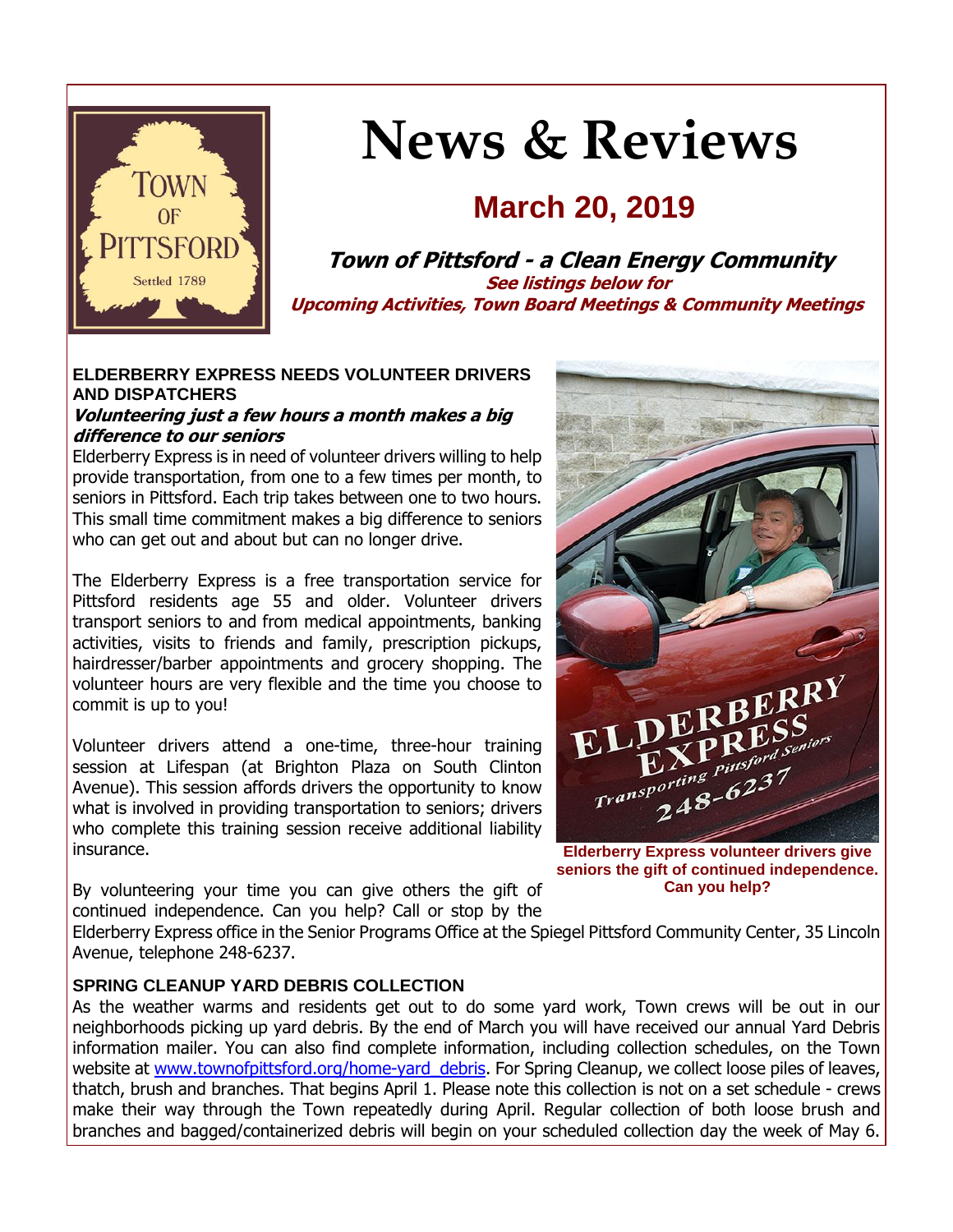As we do each year, we'll grind into mulch all yard debris and leaves collected and make it available to Pittsford residents free of charge.

#### **SENIORS LUNCH PROGRAM: HISTORY OF IRONDEQUOIT CREEK, MARCH 26**

Seniors, come out for lunch and brush up on your local history this Tuesday (March 26) at 12noon in the VanHuysen Community Room at the Spiegel Pittsford Community Center. East Rochester Historian Jim Burlingame will lead an interesting and informative program about the history of Irondequoit Creek. Lunch will feature stuffed shells, salad, bread and cake for dessert. Cost is \$6.00 per person; **registration and payment is required in advance**. For more information and to make your reservation, stop by the Pittsford Seniors Office in the Community Center or call 248-6235.

The Town of Pittsford's Spiegel Community Center is located at 35 Lincoln Avenue. To learn more about all of our wonderful programs for seniors [click here to visit the Seniors page](http://r20.rs6.net/tn.jsp?f=001yOcAxkvxeG3upcXfbFALRicPy884ENLvDoAFpQpZiWHs83gTI9Yzg4R0ysjAPyKVeyQmeg_XHH-Wuu9nFswq9N2EB3nARddyugLpPt56KI5SrBtW6pGj-MsJFjXaNLU18RJCKVHHsExl38dLRVNLdcfuC8T_2FNOI0-6muEobEmAG3_CsaKaWixB6fO2GuhS4yjyveTU7X1g3dZZxllJerR--70sUkvSis8Fhi64Yue5Bbu4wAB0e8ruI2Qyi4uSgvgWle_nRSnH6bB-sO0fVwpzDGeiI8sdCn4-hy8VD61nvKmxXjLpd4WJCf26rh-M&c=zmnJknkP1A0QkuY9ogdLlT0d83CGnGTrlOAKVMsXMcMgsKj-CiGrhA==&ch=TFT3lTIwX9dSQytOTVCVve_cgzUSgJsnVaIgOHz6QBMzrvOgoo9LHA==) on the Town website or [read our](http://r20.rs6.net/tn.jsp?f=001yOcAxkvxeG3upcXfbFALRicPy884ENLvDoAFpQpZiWHs83gTI9Yzg2Jxw8SnquZIZjT90aBl94xl30MN9v7uHWH3-6VhyTsuYUy3Q5vwN9o1F5CnLfukfqyv1Ifqg6QO-tikl1aqwvD3nsw6ZTGx47Gn1_xvK90MYuePaZ6W87gd6-tRmKgtAGntHGeTVMbKDIzCr5PBTNtWd8Et_0iH1vErsv70ZDFX9KSKRXmPuWvi8uExLyC7lyV76k-a5oeKsUpl4hFrSraUGoafsQ_287r2fFSxc6EvPwbTxgwDuwubBvGh84sVwGjFLwsD88MM2JTjvshbvFa3VTWYJVDpcilB4se_rlsETI9qEZmRsFebQCuKFShn0g==&c=zmnJknkP1A0QkuY9ogdLlT0d83CGnGTrlOAKVMsXMcMgsKj-CiGrhA==&ch=TFT3lTIwX9dSQytOTVCVve_cgzUSgJsnVaIgOHz6QBMzrvOgoo9LHA==)  [Seniors program info brochure online.](http://r20.rs6.net/tn.jsp?f=001yOcAxkvxeG3upcXfbFALRicPy884ENLvDoAFpQpZiWHs83gTI9Yzg2Jxw8SnquZIZjT90aBl94xl30MN9v7uHWH3-6VhyTsuYUy3Q5vwN9o1F5CnLfukfqyv1Ifqg6QO-tikl1aqwvD3nsw6ZTGx47Gn1_xvK90MYuePaZ6W87gd6-tRmKgtAGntHGeTVMbKDIzCr5PBTNtWd8Et_0iH1vErsv70ZDFX9KSKRXmPuWvi8uExLyC7lyV76k-a5oeKsUpl4hFrSraUGoafsQ_287r2fFSxc6EvPwbTxgwDuwubBvGh84sVwGjFLwsD88MM2JTjvshbvFa3VTWYJVDpcilB4se_rlsETI9qEZmRsFebQCuKFShn0g==&c=zmnJknkP1A0QkuY9ogdLlT0d83CGnGTrlOAKVMsXMcMgsKj-CiGrhA==&ch=TFT3lTIwX9dSQytOTVCVve_cgzUSgJsnVaIgOHz6QBMzrvOgoo9LHA==)

## **POETRY READING & DISCUSSION WITH SUPERVISOR SMITH AT THE LIBRARY APRIL 6**

Town Supervisor Bill Smith celebrates National Poetry Month, and the start of National Library Week, with a reading at the Library on Saturday, April 6 at 2:00pm in the Fisher Meeting Room. Supervisor Smith will read selected poetry and discuss some of his favorite poets. The program is free and open to the public.

The Pittsford Community Library is located at 24 State Street. For information about other upcoming Library programs, visit the Library's online program calendar or call 249-5481.

## **SPRING RECREATION PROGRAM REGISTRATION UNDERWAY**

Healthy activities, new experiences, sports for youth and adults, guided hikes, exercise, education, and enrichment programs - get inspired this spring with fun and rewarding programs from the Town of Pittsford's Recreation Department. We've got something for everyone, from preschoolers to senior citizens!

Spring program registration is currently underway. For details about all of our Recreation programs, pick up a [program](http://r20.rs6.net/tn.jsp?f=001yOcAxkvxeG3upcXfbFALRicPy884ENLvDoAFpQpZiWHs83gTI9Yzg_GOSAoU70OlJPf2xYS_bxDhZ73S1f4I1tfF80HkKmxDaRYXTyhbxuhwdfID8xtN4TYhNEJpctQZLNLPF9Cnu3qFXShlS0itND0S-8nQZhl1T293aaimag-Ki0KZD3oXOm1Z2lw_Jyc7mdQiIqsr6pJvEqBe3V1u6Z1GnbBHU2VMxSkMl85FaSNq3pnFJLFzWKpbYfaQYWnnFhqdq8t65Vr7fPHuhxSWox5e-GiwJpgPqvMPmXh8gH8sNddlP0c46OpRZ7zZMgohgnaqfBUBqi2I9CJUPmZomg==&c=zmnJknkP1A0QkuY9ogdLlT0d83CGnGTrlOAKVMsXMcMgsKj-CiGrhA==&ch=TFT3lTIwX9dSQytOTVCVve_cgzUSgJsnVaIgOHz6QBMzrvOgoo9LHA==) brochure at the Spiegel Pittsford Community Center (35 Lincoln Avenue), access our program [brochure online,](http://r20.rs6.net/tn.jsp?f=001yOcAxkvxeG3upcXfbFALRicPy884ENLvDoAFpQpZiWHs83gTI9Yzg_GOSAoU70OlJPf2xYS_bxDhZ73S1f4I1tfF80HkKmxDaRYXTyhbxuhwdfID8xtN4TYhNEJpctQZLNLPF9Cnu3qFXShlS0itND0S-8nQZhl1T293aaimag-Ki0KZD3oXOm1Z2lw_Jyc7mdQiIqsr6pJvEqBe3V1u6Z1GnbBHU2VMxSkMl85FaSNq3pnFJLFzWKpbYfaQYWnnFhqdq8t65Vr7fPHuhxSWox5e-GiwJpgPqvMPmXh8gH8sNddlP0c46OpRZ7zZMgohgnaqfBUBqi2I9CJUPmZomg==&c=zmnJknkP1A0QkuY9ogdLlT0d83CGnGTrlOAKVMsXMcMgsKj-CiGrhA==&ch=TFT3lTIwX9dSQytOTVCVve_cgzUSgJsnVaIgOHz6QBMzrvOgoo9LHA==) or visit our [online Recreation registration page.](http://r20.rs6.net/tn.jsp?f=001yOcAxkvxeG3upcXfbFALRicPy884ENLvDoAFpQpZiWHs83gTI9Yzg4lwWBvEbhgwMlEQbwcJczVrHwbpFE4fwL7TiZLmeJp6dU-MBwXYR34xoLfFRgxc22NIFgaIphMRjKqV68eQ57rfthD3x8iQDpE8hNr2422oAtfegP4iTws6q-kMNIP-H-H_9WlyCIGWbu2WPXefmFNt8f2EvP7enNdFcOq_oSaGOE4XpHUY4ITjyaCsLdlg7W9F2Dc8jSb28qD7IAyHWaZI-lC0PkNnzg1kXSEdLnjCetoriUbElHNleOGOqh8Hp8scf0ynFu4i4jY4gQppsyhnDHZPbBTQUifFYbNoNB_R&c=zmnJknkP1A0QkuY9ogdLlT0d83CGnGTrlOAKVMsXMcMgsKj-CiGrhA==&ch=TFT3lTIwX9dSQytOTVCVve_cgzUSgJsnVaIgOHz6QBMzrvOgoo9LHA==)

#### **PITTSFORD PARTNERSHIP FOR COMMUNITY EDUCATION PARENT WORKSHOPS APRIL 2**

"EDUCATE U: Informative Sessions for Parents of Pittsford Youth" is an interactive evening of workshops designed to explore some of the concerns and challenges facing parents and youth today. The program will be held on Tuesday, April 2 from 6:30 - 8:30pm at Pittsford Mendon High School (registration begins at 6:00pm).

Attendees will learn about how to recognize the signs and symptoms of problematic behaviors in teens, and what parents and schools can do together to address them. Topics include "Hidden In Plain Sight" (a walk through a simulated teen bedroom looking for signs of drug/alcohol use), "Vaping: What You Should Know," "Practicing Difficult Conversations," and a mental health discussion panel. The program is presented by the Pittsford Partnership for Community Education, a collaborative of the Pittsford Central School District, the PTSA and Pittsford Youth Services. Find complete details in the **Educate U information flyer**. Pittsford Mendon High School is located at 472 Mendon Road in Pittsford. For more information or to request interpreter services call 585-267-1023.

#### **SUTHERLAND HIGH SCHOOL MUSICAL "EVITA" IS APRIL 4 - 6**

Sutherland High School students will present the Tony-award winning musical "Evita" on April 4 - 6. Performances include three evening shows at 7:00pm and a matinee on Saturday, April 6 at 2:00pm. This Broadway spectacle details the life of the First Lady of Argentina, Eva Peron. Enjoy action-packed choreography and glorious music! There are several appearances by Calkins Road Middle School students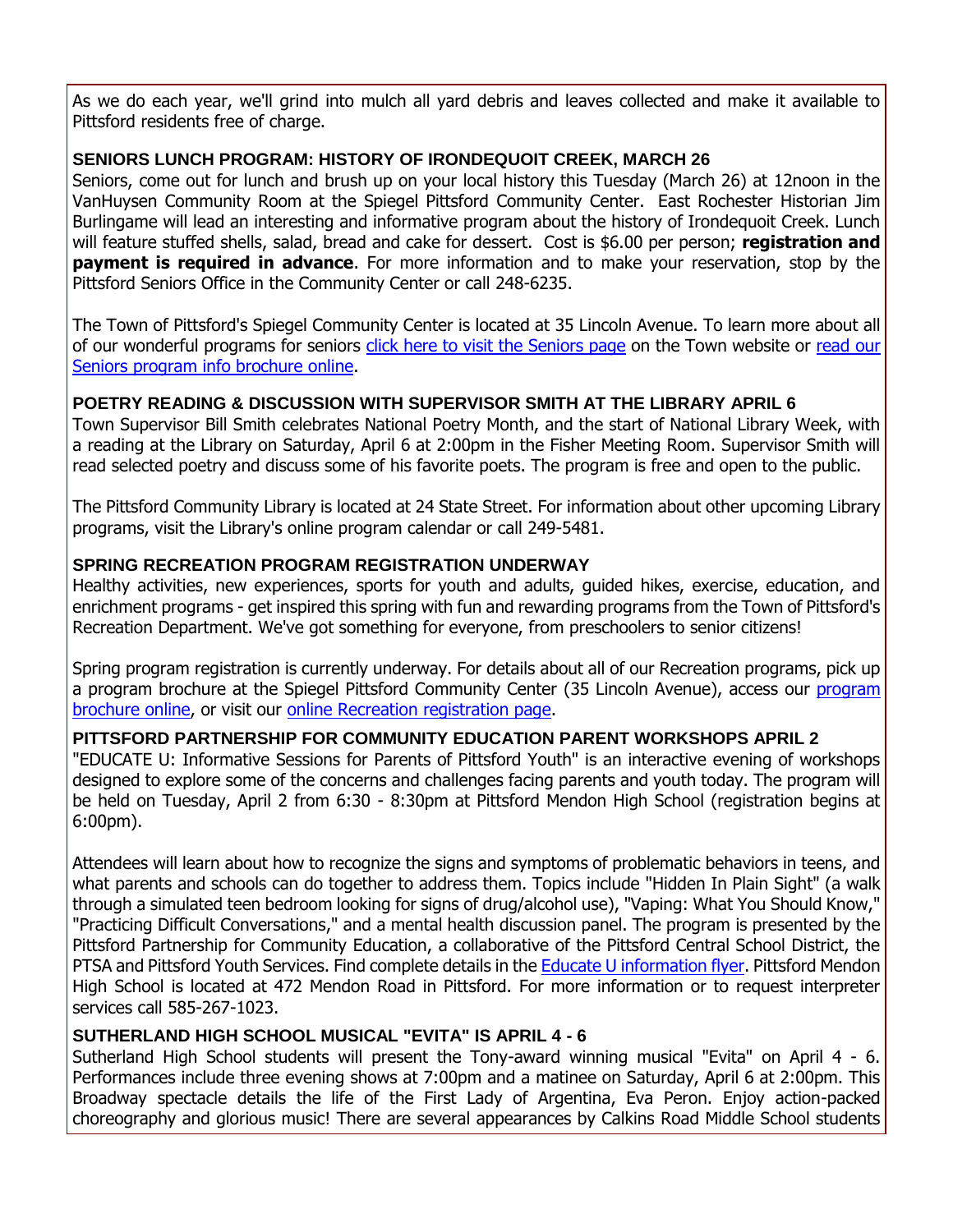who make up the featured Children's Choir. Tickets can be purchased at the door or through [www.showtix4u.com.](http://r20.rs6.net/tn.jsp?f=001yOcAxkvxeG3upcXfbFALRicPy884ENLvDoAFpQpZiWHs83gTI9Yzg-SuxjnKN3a5fzpymHbbROzEhrPIvKY1idQJowKuajBJBkUeKLlVrAGkrJxSLerXspBZNzaw3cIsyQIyjL2ChZIAVEsLxuvJIqHBV2y92LIWQnWUSIjE7knK6b7AwW6MXsZxWhvGXLWjOye-EPDdUS586rUE36Cj8RrKmKLuexIuqa89Wkm29PkK8n-kmirVzFEVjVXDwv9e5sVyVKLoaHOdsg8JOBzoYWbozmV38hSx&c=zmnJknkP1A0QkuY9ogdLlT0d83CGnGTrlOAKVMsXMcMgsKj-CiGrhA==&ch=TFT3lTIwX9dSQytOTVCVve_cgzUSgJsnVaIgOHz6QBMzrvOgoo9LHA==) Cost is \$10 each for students, senior citizens, and children under 12, \$12 each for adults.

#### **HISTORIC PITTSFORD JEAN FRANCE SCHOLARSHIP - APPLICATION DEADLINE MAY 1**

Historic Pittsford is seeking applicants for its [Jean France Historic Preservation Scholarship.](http://r20.rs6.net/tn.jsp?f=001yOcAxkvxeG3upcXfbFALRicPy884ENLvDoAFpQpZiWHs83gTI9Yzgw0bR4tVyOlg74HGdyy21cB66yONrC-QGqNUOlGSYbXS9fQTHITXqw7o00jGVSFSDlaTyoF29yr2GBPA8I2Kd3-98P83gpXg3EdVsIrf9zqvutKoDb3idBuBKO3tdYqJ8MwO0hDvYfbVvnwLI1XFh_pnqVdDoCxnt0kEdxIMon0M-h23nLWdbKu2R56dCkTv0rZ-By6786Wf0_U_3HZNLNRh2lfTwQ9l5k-BwJlBuj3t2SsOMktgSMv5KWDhB61I6w4UodTkZf7V&c=zmnJknkP1A0QkuY9ogdLlT0d83CGnGTrlOAKVMsXMcMgsKj-CiGrhA==&ch=TFT3lTIwX9dSQytOTVCVve_cgzUSgJsnVaIgOHz6QBMzrvOgoo9LHA==) The \$500 scholarship will be awarded to a Pittsford resident who is currently enrolled or has been accepted into a college program which may lead to a career in historic preservation, architectural history, cultural landscape protection, or other related field. An [application form and additional information](http://r20.rs6.net/tn.jsp?f=001yOcAxkvxeG3upcXfbFALRicPy884ENLvDoAFpQpZiWHs83gTI9Yzgw0bR4tVyOlg74HGdyy21cB66yONrC-QGqNUOlGSYbXS9fQTHITXqw7o00jGVSFSDlaTyoF29yr2GBPA8I2Kd3-98P83gpXg3EdVsIrf9zqvutKoDb3idBuBKO3tdYqJ8MwO0hDvYfbVvnwLI1XFh_pnqVdDoCxnt0kEdxIMon0M-h23nLWdbKu2R56dCkTv0rZ-By6786Wf0_U_3HZNLNRh2lfTwQ9l5k-BwJlBuj3t2SsOMktgSMv5KWDhB61I6w4UodTkZf7V&c=zmnJknkP1A0QkuY9ogdLlT0d83CGnGTrlOAKVMsXMcMgsKj-CiGrhA==&ch=TFT3lTIwX9dSQytOTVCVve_cgzUSgJsnVaIgOHz6QBMzrvOgoo9LHA==) is available on the Historic Pittsford website [www.historicpittsford.com.](http://r20.rs6.net/tn.jsp?f=001yOcAxkvxeG3upcXfbFALRicPy884ENLvDoAFpQpZiWHs83gTI9Yzg0byIgGjjijS262JIn-SO6N_khq5NBN_0Yc3h8xRs5DDmOEnRzWolI-UcW-fo4Nf86lOMoEHtAISImmAfTY6SjN981nkUevQS86cA6HohDYC-kPpjrW3ryyK3-MBe1riDmfID7WsYDcThK7UxozEO_X8UMvXJZaRaS2R_hrPcEFuaiykI_IZyENEigC_ZoQmYObmVDgCzT1nDaek8u3PShxR1DkZZBhsQQKcwuxnAjlGpY4v0QRRA_E=&c=zmnJknkP1A0QkuY9ogdLlT0d83CGnGTrlOAKVMsXMcMgsKj-CiGrhA==&ch=TFT3lTIwX9dSQytOTVCVve_cgzUSgJsnVaIgOHz6QBMzrvOgoo9LHA==) The application deadline is May 1, 2019.

The scholarship was established in 2016 in honor of Jean France, a founding member of Historic Pittsford. Mrs. France is a highly respected architectural historian, a vastly knowledgeable preservation consultant and a tireless advocate for preserving the built environment. A former professor at the University of Rochester, she has championed the importance of architectural preservation as a lecturer, researcher and author.

The Jean France Historic Preservation Scholarship honors Mrs. France's commitment to the growth, development and mission of Historic Pittsford and to the preservation of historic architectural and cultural resources in Pittsford. With this scholarship, Historic Pittsford hopes to advance the careers of students from Pittsford with demonstrated interest in historic preservation, thus perpetuating the work of Jean France and the mission upon which Historic Pittsford was founded.

#### **REMINDERS**

#### **INFO MEETING FOR WOMEN'S SOCCER LEAGUE IS THIS FRIDAY, MARCH 22**

All teams interested in learning more about participation in the Town of Pittsford's 2019 Pittsford Recreation Women's Adult Soccer League may attend a meeting at 6:00PM this Friday, March 22 at the Spiegel Pittsford Community Center. The meeting will cover league details including registration, rosters, rules, scheduling, deadlines, etc. The Adult Women's Soccer League will run from June to August on Monday nights; the cost is \$600 per team. Participants must be age 18 or older. If you plan on attending the meeting or want more information, please contact Kate Disbrow at (585) 248-6281 or [kdisbrow@townofpittsford.org.](mailto:kdisbrow@townofpittsford.org?subject=Women)

#### **SCHOOL-COMMUNITY SAFETY NIGHT IS NEXT WEDNESDAY, MARCH 27**

The Pittsford Central School District will host a School-Community Safety Night on Wednesday, March 27 from 6:30 - 8:30pm in the Calkins Road Middle School Auditorium. Families and the community are invited to learn about the Pittsford School District's approaches to crisis prevention and preparation. Learn about law enforcement, school, and community partnerships. Hear about the "See Something, Say Something" efforts in place. The evening will also feature a panel discussion and Q&A opportunities. Panel members include Lt. Joshua DeRuyter of the Monroe County Sheriff's Office, Pittsford Schools Superintendent Michael Pero, Town of Pittsford Fire Marshal Kelly Cline, PCSD Director of Operations, Maintenance & Security Jeff Beardsley, and Patricia Vaughan-Brogan, PCSD Director of Student Services. Please call 267-1023 with questions or to request interpreter services. Calkins Road Middle School is located at 1899 Calkins Road.

#### **SEASONAL PARKING RESTRICTIONS IN EFFECT THROUGH APRIL 1, 2019**

In order to facilitate snow removal Town of Pittsford seasonal parking restrictions are in effect from November 15 through April 1, 2019. Parking of any vehicle on public roads - including state highways and on the shoulder of all roads - is prohibited each year from November 15 through April 1 in all areas within the Town and outside of the Village. Please note violators may be ticketed or towed. Help us keep our roadways safe - during this time, please don't park on or along public roads outside of the Village.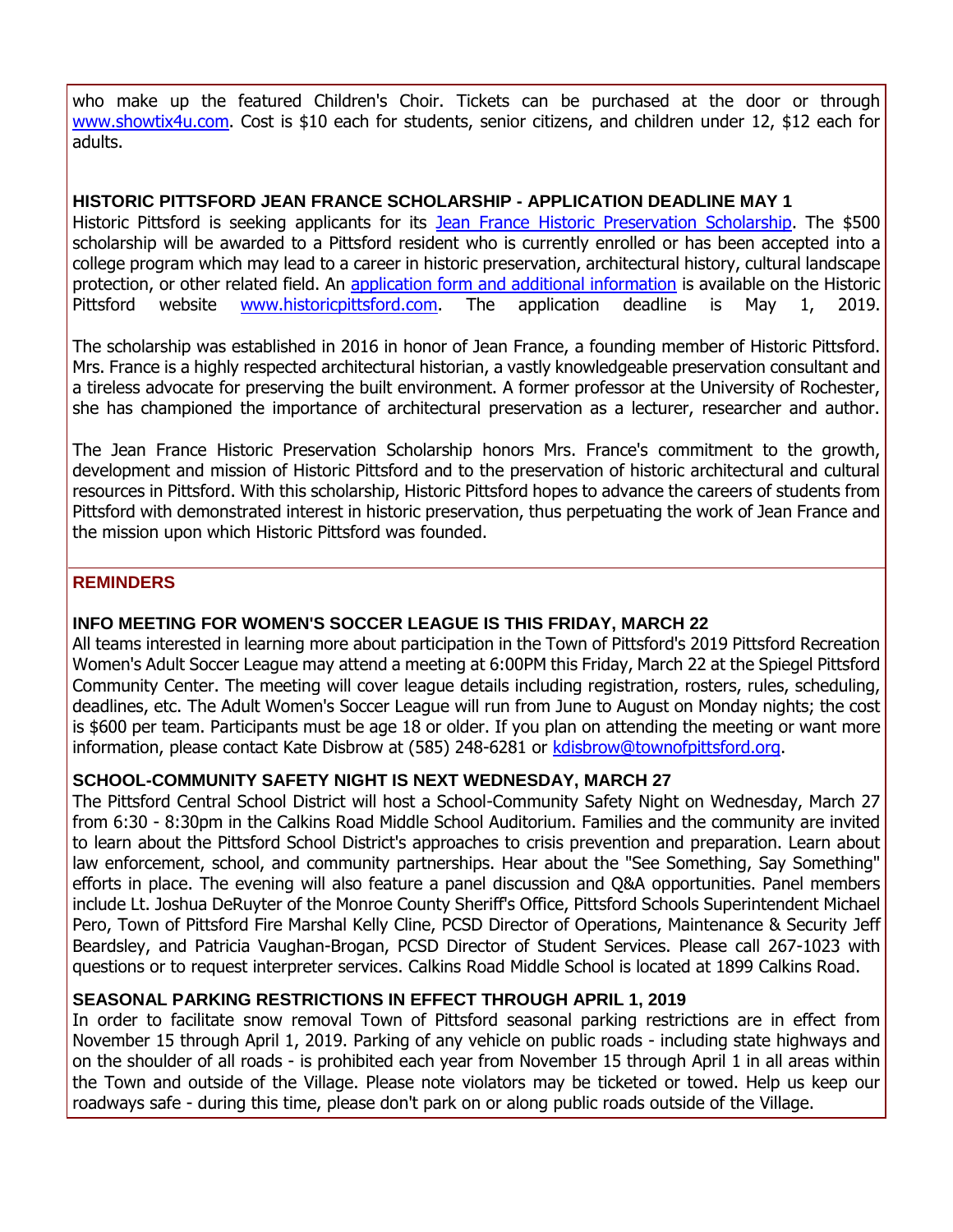# **EMERGENCY CLOSINGS INFORMATION**

In the case of major weather events or other emergencies, information about facility closings and program/event cancellations will be announced on the Town's website [www.townofpittsford.org,](http://townofpittsford.org/?utm_source=eNews+03-20-19&utm_campaign=eNews+03-20-19&utm_medium=email) [Facebook](https://www.facebook.com/pages/Town-of-Pittsford/139082619464200)  [page Town of Pittsford,](https://www.facebook.com/pages/Town-of-Pittsford/139082619464200) and [Twitter feed @pittsfordtown,](http://r20.rs6.net/tn.jsp?f=001yOcAxkvxeG3upcXfbFALRicPy884ENLvDoAFpQpZiWHs83gTI9Yzg20TkyHbdxVVQ8g9GVT1i_aN5WJ27kqsXDtUDYswh5nCdQ4XG5BlhGpBdm0XSU3tR0XqweLL-VrQIft6qEBOHfiNf3Ie-InwXPNhJetCAxX7HjEUary66aDAVYXmMTSjYw==&c=zmnJknkP1A0QkuY9ogdLlT0d83CGnGTrlOAKVMsXMcMgsKj-CiGrhA==&ch=TFT3lTIwX9dSQytOTVCVve_cgzUSgJsnVaIgOHz6QBMzrvOgoo9LHA==) as well as on local television and radio stations and Pittsford's [Cable TV-12 Channel 1303 government access station.](http://townofpittsford.org/home-channel12?utm_source=eNews+03-20-19&utm_campaign=eNews+03-20-19&utm_medium=email) TV-12 Channel 1303 announcements can be viewed live any time via the [TV-12 Channel 1303 page on the Town website.](http://townofpittsford.org/home-channel12?utm_source=eNews+03-20-19&utm_campaign=eNews+03-20-19&utm_medium=email)

#### **ASL INTERPRETER AT TOWN BOARD MEETINGS**

The Town of Pittsford provides an American Sign Language interpreter at every meeting of the Pittsford Town Board, to interpret for those who need this service.

# **UPCOMING COMMUNITY ACTIVITIES IN PITTSFORD**

- [Pittsford School District School-Community Safety Night,](http://r20.rs6.net/tn.jsp?f=001yOcAxkvxeG3upcXfbFALRicPy884ENLvDoAFpQpZiWHs83gTI9Yzg9svuZS04QzIZc1DXZB3Sx4sCqPXc56ykbi2lT8RWcjcHLdnkU_0GytjdmMRLA-POLcINaIZfuyLAZYPPbUOtiYbbN1MhXDSwPGnDBV_6stsyN-It4-G1ZXrp9Fd2zCJL22EpA11cmmL8RO4kJ2te2_4YL2TKc5z3t3cdq3qhJWObYmtUB2f6SKmqY6Z5rJXUSO8hf-k5FD7q1AZFQIEkcLX41j6K89wA7iJHhTzrFpaIoDhbdPDK4H4nwH2m9R1Dr2SNLgdUEeWpzwEVg6jhXy9fiVUPXAdFwOF8NKQsilHM4vZCmZfcYPdZy-YyjD9a8DZY47fIG7SATFWD4mLIYXojP1jSw4SLCsuooh4zB5il7pJ9zHMdDpcQxQYsCvjt-_UPQeIZuLTmP3NqOsddw72sB8_3i-hAFpAzqwMBA173AsmmJpJ-y-DdCAsDg17-MSgtuMuVSzNX5jbadN0pPf-zmc5_8X_OQ==&c=zmnJknkP1A0QkuY9ogdLlT0d83CGnGTrlOAKVMsXMcMgsKj-CiGrhA==&ch=TFT3lTIwX9dSQytOTVCVve_cgzUSgJsnVaIgOHz6QBMzrvOgoo9LHA==) Wednesday, 3/27, 6:30-8:30pm, Calkins Road Middle School Auditorium, 1899 Calkins Road. More info at on the [PCSD website.](http://r20.rs6.net/tn.jsp?f=001yOcAxkvxeG3upcXfbFALRicPy884ENLvDoAFpQpZiWHs83gTI9Yzg9svuZS04QzIZc1DXZB3Sx4sCqPXc56ykbi2lT8RWcjcHLdnkU_0GytjdmMRLA-POLcINaIZfuyLAZYPPbUOtiYbbN1MhXDSwPGnDBV_6stsyN-It4-G1ZXrp9Fd2zCJL22EpA11cmmL8RO4kJ2te2_4YL2TKc5z3t3cdq3qhJWObYmtUB2f6SKmqY6Z5rJXUSO8hf-k5FD7q1AZFQIEkcLX41j6K89wA7iJHhTzrFpaIoDhbdPDK4H4nwH2m9R1Dr2SNLgdUEeWpzwEVg6jhXy9fiVUPXAdFwOF8NKQsilHM4vZCmZfcYPdZy-YyjD9a8DZY47fIG7SATFWD4mLIYXojP1jSw4SLCsuooh4zB5il7pJ9zHMdDpcQxQYsCvjt-_UPQeIZuLTmP3NqOsddw72sB8_3i-hAFpAzqwMBA173AsmmJpJ-y-DdCAsDg17-MSgtuMuVSzNX5jbadN0pPf-zmc5_8X_OQ==&c=zmnJknkP1A0QkuY9ogdLlT0d83CGnGTrlOAKVMsXMcMgsKj-CiGrhA==&ch=TFT3lTIwX9dSQytOTVCVve_cgzUSgJsnVaIgOHz6QBMzrvOgoo9LHA==)
- [Educate U: Informative Sessions for Parents of Pittsford Youth \(workshops\),](http://r20.rs6.net/tn.jsp?f=001yOcAxkvxeG3upcXfbFALRicPy884ENLvDoAFpQpZiWHs83gTI9Yzg1yiFvvfpZyYgr0NTz4BXDbr8ubuWMX1LMAD9rjeBce9Lwcoc_618SaFcb9lMKVB7eTzU_TzDt7Wu9Codu75uteFtYaRatna3YFZdUhcB7CKsUuKbETEkeGtBZ7Yk3RsKrk115OjlCwE8xcu-NMg1N7heWQvZ66JjlxTGHbDhtZlz2KgoEB_7ZPwx-rDH1SiDrdA2kRzFICwJh1fo_l4dD9G9X69cFNN-_msN1udKnkoaQsbHQjB7UlOQkvO8h_IkNRomjcyUw-uz7ZD7GYQjhahLhHvTEdz7y8My5S0poVSA9rynTfoBBDLKLtJr8nlufjJIY5Eg9RO&c=zmnJknkP1A0QkuY9ogdLlT0d83CGnGTrlOAKVMsXMcMgsKj-CiGrhA==&ch=TFT3lTIwX9dSQytOTVCVve_cgzUSgJsnVaIgOHz6QBMzrvOgoo9LHA==) Tuesday, 4/2, 6:30 8:30pm (registration begins at 6:00pm), Pittsford Mendon High School, 472 Mendon Road, free and open to the public; for complete information see the Educate U information flyer or call 585- 267-1023
- [Evita, Pittsford Sutherland High School musical,](http://r20.rs6.net/tn.jsp?f=001yOcAxkvxeG3upcXfbFALRicPy884ENLvDoAFpQpZiWHs83gTI9Yzg-SuxjnKN3a5fzpymHbbROzEhrPIvKY1idQJowKuajBJBkUeKLlVrAGkrJxSLerXspBZNzaw3cIsyQIyjL2ChZIAVEsLxuvJIqHBV2y92LIWQnWUSIjE7knK6b7AwW6MXsZxWhvGXLWjOye-EPDdUS586rUE36Cj8RrKmKLuexIuqa89Wkm29PkK8n-kmirVzFEVjVXDwv9e5sVyVKLoaHOdsg8JOBzoYWbozmV38hSx&c=zmnJknkP1A0QkuY9ogdLlT0d83CGnGTrlOAKVMsXMcMgsKj-CiGrhA==&ch=TFT3lTIwX9dSQytOTVCVve_cgzUSgJsnVaIgOHz6QBMzrvOgoo9LHA==) Thursday Saturday, 4/4-6, 7:00pm and Saturday, 4/6, 2:00pm; Pittsford Sutherland High School, 55 Sutherland Street; tickets \$10 for students, senior citizens and children under 12, \$12 for adults - purchase online at [www.showtix4u.com.](http://r20.rs6.net/tn.jsp?f=001yOcAxkvxeG3upcXfbFALRicPy884ENLvDoAFpQpZiWHs83gTI9Yzg-SuxjnKN3a5fzpymHbbROzEhrPIvKY1idQJowKuajBJBkUeKLlVrAGkrJxSLerXspBZNzaw3cIsyQIyjL2ChZIAVEsLxuvJIqHBV2y92LIWQnWUSIjE7knK6b7AwW6MXsZxWhvGXLWjOye-EPDdUS586rUE36Cj8RrKmKLuexIuqa89Wkm29PkK8n-kmirVzFEVjVXDwv9e5sVyVKLoaHOdsg8JOBzoYWbozmV38hSx&c=zmnJknkP1A0QkuY9ogdLlT0d83CGnGTrlOAKVMsXMcMgsKj-CiGrhA==&ch=TFT3lTIwX9dSQytOTVCVve_cgzUSgJsnVaIgOHz6QBMzrvOgoo9LHA==)
- [National Poetry Month reading with Town Supervisor Bill Smith,](http://r20.rs6.net/tn.jsp?f=001yOcAxkvxeG3upcXfbFALRicPy884ENLvDoAFpQpZiWHs83gTI9Yzg1yiFvvfpZyYtwYLEUGnQSidfZ34DioImQlp0xTfMvJclApvJYeq8LxgSRX-7mKsDQU9aotAm4srntvK8B_CUdGEM8v3bV16ZYgRg2QnV5FbILV8UBaDtgMUV3TSUOfMnMA8fMnmqizJdBuuwy5G4y-QfjZNusKJFyWd2F-AA7nUHVEfdk3180OOkpzIym4zuZyLk-o9YBM1NEjk6UYg4eslHyyX2h48j4PXUwCIXFlGTziumUME73U4Ryn_bmhEbT0bV649C96h&c=zmnJknkP1A0QkuY9ogdLlT0d83CGnGTrlOAKVMsXMcMgsKj-CiGrhA==&ch=TFT3lTIwX9dSQytOTVCVve_cgzUSgJsnVaIgOHz6QBMzrvOgoo9LHA==) Saturday, 4/6, 2:00pm, Fisher Meeting Room, Pittsford Community Library, 24 State Street; free and open to the public

#### **TOWN OF PITTSFORD BOARD MEETINGS**

**Planning Board**, Monday 3/25, 7:30PM, Public Meeting Room, Town Hall (lower level), 11 South Main Street

# **COMMUNITY MEETINGS CALENDAR**

- [Village Board of Trustees,](http://www.villageofpittsford.com/?utm_source=eNews+03-20-19&utm_campaign=eNews+03-20-19&utm_medium=email) Tuesday, 3/26, 7:00pm, Village Hall, 21 North Main Street
- [Pittsford School District School-Community Safety Night,](http://r20.rs6.net/tn.jsp?f=001yOcAxkvxeG3upcXfbFALRicPy884ENLvDoAFpQpZiWHs83gTI9Yzg9svuZS04QzIZc1DXZB3Sx4sCqPXc56ykbi2lT8RWcjcHLdnkU_0GytjdmMRLA-POLcINaIZfuyLAZYPPbUOtiYbbN1MhXDSwPGnDBV_6stsyN-It4-G1ZXrp9Fd2zCJL22EpA11cmmL8RO4kJ2te2_4YL2TKc5z3t3cdq3qhJWObYmtUB2f6SKmqY6Z5rJXUSO8hf-k5FD7q1AZFQIEkcLX41j6K89wA7iJHhTzrFpaIoDhbdPDK4H4nwH2m9R1Dr2SNLgdUEeWpzwEVg6jhXy9fiVUPXAdFwOF8NKQsilHM4vZCmZfcYPdZy-YyjD9a8DZY47fIG7SATFWD4mLIYXojP1jSw4SLCsuooh4zB5il7pJ9zHMdDpcQxQYsCvjt-_UPQeIZuLTmP3NqOsddw72sB8_3i-hAFpAzqwMBA173AsmmJpJ-y-DdCAsDg17-MSgtuMuVSzNX5jbadN0pPf-zmc5_8X_OQ==&c=zmnJknkP1A0QkuY9ogdLlT0d83CGnGTrlOAKVMsXMcMgsKj-CiGrhA==&ch=TFT3lTIwX9dSQytOTVCVve_cgzUSgJsnVaIgOHz6QBMzrvOgoo9LHA==) Wednesday, 3/27, 6:30-8:30pm, Calkins Road Middle School Auditorium, 1899 Calkins Road. More info at on the [PCSD website](http://r20.rs6.net/tn.jsp?f=001yOcAxkvxeG3upcXfbFALRicPy884ENLvDoAFpQpZiWHs83gTI9Yzg9svuZS04QzIZc1DXZB3Sx4sCqPXc56ykbi2lT8RWcjcHLdnkU_0GytjdmMRLA-POLcINaIZfuyLAZYPPbUOtiYbbN1MhXDSwPGnDBV_6stsyN-It4-G1ZXrp9Fd2zCJL22EpA11cmmL8RO4kJ2te2_4YL2TKc5z3t3cdq3qhJWObYmtUB2f6SKmqY6Z5rJXUSO8hf-k5FD7q1AZFQIEkcLX41j6K89wA7iJHhTzrFpaIoDhbdPDK4H4nwH2m9R1Dr2SNLgdUEeWpzwEVg6jhXy9fiVUPXAdFwOF8NKQsilHM4vZCmZfcYPdZy-YyjD9a8DZY47fIG7SATFWD4mLIYXojP1jSw4SLCsuooh4zB5il7pJ9zHMdDpcQxQYsCvjt-_UPQeIZuLTmP3NqOsddw72sB8_3i-hAFpAzqwMBA173AsmmJpJ-y-DdCAsDg17-MSgtuMuVSzNX5jbadN0pPf-zmc5_8X_OQ==&c=zmnJknkP1A0QkuY9ogdLlT0d83CGnGTrlOAKVMsXMcMgsKj-CiGrhA==&ch=TFT3lTIwX9dSQytOTVCVve_cgzUSgJsnVaIgOHz6QBMzrvOgoo9LHA==)
- [American Legion Rayson-Miller Post 899](http://r20.rs6.net/tn.jsp?f=001yOcAxkvxeG3upcXfbFALRicPy884ENLvDoAFpQpZiWHs83gTI9Yzg2CakVb7XziJ3Pm-gIzE8ntYI4AOavgBuN0uWy3Kmlr82A6_rpW-f-hJBA_kUNeJOenVVp8xn23DyINxvqeHmtmyYBhGEZ8tDPZk60qS-W02zgh5GXhhGBgyQLfUt1PDsR9FRE-IKxvXdX2G7OR3mjtFEuXPGoWmYGB7MFRMXv9s6V3LWmea3BwN2rdA9YyAkk0dScxvIMz_MrjByGYjqAbLUZ-g4qVGy_ZcbzqBr8CoYjuwdLx9oSyH2hymeLQrZA==&c=zmnJknkP1A0QkuY9ogdLlT0d83CGnGTrlOAKVMsXMcMgsKj-CiGrhA==&ch=TFT3lTIwX9dSQytOTVCVve_cgzUSgJsnVaIgOHz6QBMzrvOgoo9LHA==) Tuesday morning breakfast and socializing, every Tuesday, 8:00-10:00am, Post 899, Pittsford Village Hall lower level, 21 North Main Street; open to all - meet and socialize with veterans; no charge but donations accepted. Eligible veterans welcome to join the Post; for [membership information](http://r20.rs6.net/tn.jsp?f=001yOcAxkvxeG3upcXfbFALRicPy884ENLvDoAFpQpZiWHs83gTI9Yzg2CakVb7XziJcOyuMKuE_sWjFcKrD8ui7-kSi75tltV8PDrX1m90zOgDAXJGqrsOAa2Qw1ZGGQxCR-kRzBF-74vA1A9BfTNu9aEREcr63okm1HQJT_iQdt8gZRqLD_ipgkd2Go9jj-yr7sGaFwObUe0CtEvaYO5TQNL464AkjswOJf3YsR5Pkf2Z1KjtdQbfNfxEeQ_zKSUyzTx3ku4HLFHJ-9f2FGAgH4-SnLNDSMbDe87gipGSm_FkidufgYghNDeotfEr-zXSRlnKZIf8wV0=&c=zmnJknkP1A0QkuY9ogdLlT0d83CGnGTrlOAKVMsXMcMgsKj-CiGrhA==&ch=TFT3lTIwX9dSQytOTVCVve_cgzUSgJsnVaIgOHz6QBMzrvOgoo9LHA==) visit the [Rayson-Miller Post website](http://r20.rs6.net/tn.jsp?f=001yOcAxkvxeG3upcXfbFALRicPy884ENLvDoAFpQpZiWHs83gTI9Yzg-Ve9SC49MBKL3ze-XKc6r3UoxaqQ-q-KU16MGj-3HcGHFDBUQm9kbEllwCSJ99H3OfxHE3-2dASgN1fav_zIJutJ5zdss7mTvJ7SnQgX3KWRleeIZNEkCcMByg5dFRokfvrYTFufWiUWjohuW6VK-r4vHGADNwI38sXXNwaBL46DrDYBghj05FkDnsJ2I7tMxkL-O6RCS3F6qWrEu-rvNlr4t3El_Ieq_P9I_XQfaReiypr8GAW3rxY3Jk4ths-Ca08pzQ6SGEAtqn7OHLnMpyRZHBZ7VEwSaU9RZ9sGKlFIMFe0m10panEsicMXzbBxNS0QrJhEyPK5xGxIsgAfuc=&c=zmnJknkP1A0QkuY9ogdLlT0d83CGnGTrlOAKVMsXMcMgsKj-CiGrhA==&ch=TFT3lTIwX9dSQytOTVCVve_cgzUSgJsnVaIgOHz6QBMzrvOgoo9LHA==)
- [Pittsford Rotary Club,](http://r20.rs6.net/tn.jsp?f=001yOcAxkvxeG3upcXfbFALRicPy884ENLvDoAFpQpZiWHs83gTI9Yzg4lwWBvEbhgw-v4C4KIdNMUyoyGisqMGrJ1BVMsdio2pqRX3HwqlJ7L4o8CHe8d_PMzLvXYmKAaBkXPYHXUyuIDnEKKOrW1YJu-JiDz_J0U0LIJuSqNWrw1YWclPKBcxU_MhTyqpOX9u5goY9vHx6cdkepcNsYTmJpqyg5vdWzDjnlG_vS5cCkx-7avD1pWl6dfDqpXDSnmR01HmiV-Og7qX0tHRKZxdPSLdnggB9N2nT2__iLUoaor05q663HzQ_A==&c=zmnJknkP1A0QkuY9ogdLlT0d83CGnGTrlOAKVMsXMcMgsKj-CiGrhA==&ch=TFT3lTIwX9dSQytOTVCVve_cgzUSgJsnVaIgOHz6QBMzrvOgoo9LHA==) Wednesdays (weekly), 7:00am, NOTE REVISED LOCATION FOR THIS WEEK ONLY (3/20) - Spiegel Pittsford Community Center VanHuysen Community Room, 35 Lincoln Avenue
- [Pittsford Art Group,](https://pittsfordartgroup.wordpress.com/?utm_source=eNews+03-20-19&utm_campaign=eNews+03-20-19&utm_medium=email) first Thursday of the month, September through May (no meetings October and March), 7:00 - 9:00pm, Spiegel Pittsford Community Center, room 19 (lower level, elevator available), 35 Lincoln Avenue; the group strives to be a teaching organization - all are welcome! For meeting details and membership, contact PAG president [Margie Mitchell](mailto:mhsmitchell@gmail.com?subject=Pittsford%20Art%20Group%20Meetings%20and%20Membership)

**TV-12 PITTSFORD CABLE CHANNEL 1303** is on seven days a week. Click [HERE](http://r20.rs6.net/tn.jsp?f=001yOcAxkvxeG3upcXfbFALRicPy884ENLvDoAFpQpZiWHs83gTI9Yzg4R0ysjAPyKVRrXxgA2yck2OXs-sGPRZnD7BXnBGGbbCDiBsC6K1VMpe-f1it1MeJAzM9miGYapYC8ICaWsS5U2AUQZEd3gDNNc6JZ18bTyqyFGU4dRkgI780NpI4lfaGvdg5mGXanmn_r0d07kb2CAPIM6GN2RZMIZmfpIqV-yojxVG3lrjyFi7jrA04eJbU6ch5rHMYhFc_QcdRLtQs5e2xvoN-gcISvyAZmGGv-zdT54HEMCesRIFxy7GiC_Nal94TQpekuqd&c=zmnJknkP1A0QkuY9ogdLlT0d83CGnGTrlOAKVMsXMcMgsKj-CiGrhA==&ch=TFT3lTIwX9dSQytOTVCVve_cgzUSgJsnVaIgOHz6QBMzrvOgoo9LHA==) for schedule.